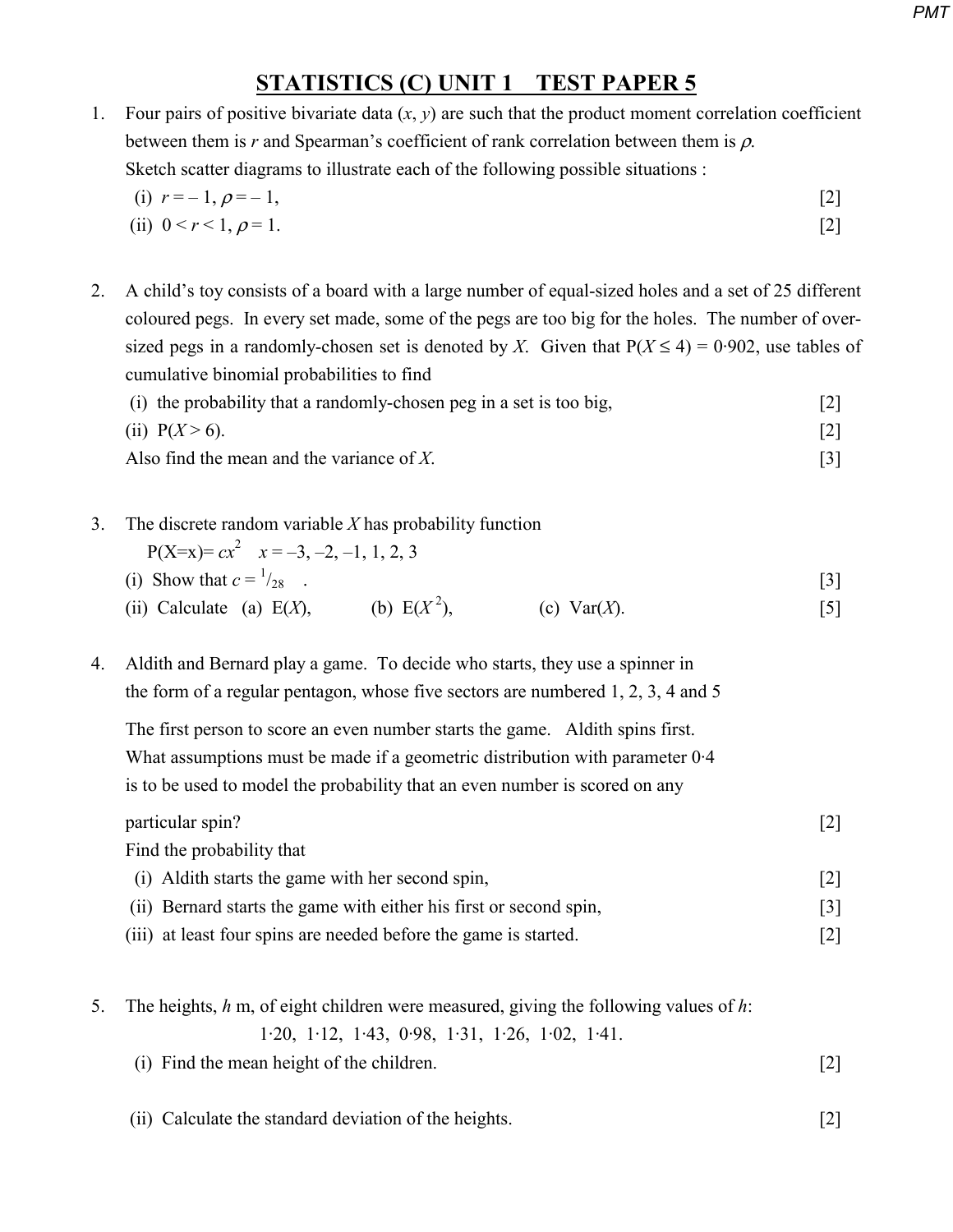|                                                                                                                                                                     |                                                                                                                                                                 | The children were also weighed. It was found that their masses, $w$ kg, were such that<br>$\Sigma w = 324$ , $\Sigma w^2 = 13532$ , $\Sigma wh = 403$ . |                 |     |               |                            |             |                   |
|---------------------------------------------------------------------------------------------------------------------------------------------------------------------|-----------------------------------------------------------------------------------------------------------------------------------------------------------------|---------------------------------------------------------------------------------------------------------------------------------------------------------|-----------------|-----|---------------|----------------------------|-------------|-------------------|
|                                                                                                                                                                     |                                                                                                                                                                 | (iii) Calculate the product-moment correlation coefficient between $w$ and $h$ .<br>(iv) Comment briefly on the value you have obtained.                |                 |     |               |                            |             | [4]<br>$[1]$      |
| 6.                                                                                                                                                                  | At a driving test centre, the probabilities of candidates in different age groups passing their<br>theory and practical tests are given by the following table: |                                                                                                                                                         |                 |     |               |                            |             |                   |
|                                                                                                                                                                     |                                                                                                                                                                 |                                                                                                                                                         |                 |     |               |                            |             |                   |
|                                                                                                                                                                     |                                                                                                                                                                 | Under 20 years                                                                                                                                          | $20 - 25$ years |     | Over 25 years |                            |             |                   |
|                                                                                                                                                                     | Practical                                                                                                                                                       | 0.4                                                                                                                                                     | 0.5             |     |               | 0.6                        |             |                   |
|                                                                                                                                                                     | Theory                                                                                                                                                          | 0.7                                                                                                                                                     | 0.8             |     |               | $\boldsymbol{\mathcal{X}}$ |             |                   |
|                                                                                                                                                                     |                                                                                                                                                                 | On a certain morning there are three candidates : Calum, aged 18; Debbie, aged 22; Ed, aged 25.                                                         |                 |     |               |                            |             |                   |
|                                                                                                                                                                     |                                                                                                                                                                 | Use the given figures to find the probability that                                                                                                      |                 |     |               |                            |             |                   |
|                                                                                                                                                                     |                                                                                                                                                                 | (i) all three candidates pass the practical test,                                                                                                       |                 |     |               |                            |             | $\lceil 1 \rceil$ |
|                                                                                                                                                                     |                                                                                                                                                                 | (ii) exactly two of the three pass the practical test,                                                                                                  |                 |     |               |                            |             | $[2]$             |
|                                                                                                                                                                     |                                                                                                                                                                 | (iii) Calum passes one component of the test but fails the other.                                                                                       |                 |     |               |                            |             | $[2]$             |
|                                                                                                                                                                     |                                                                                                                                                                 | State any assumptions you have made, and discuss their validity.                                                                                        |                 |     |               |                            |             | $[2]$             |
|                                                                                                                                                                     | If the probability that exactly two of these three candidates pass the theory test is $0.425$ ,                                                                 |                                                                                                                                                         |                 |     |               |                            |             |                   |
|                                                                                                                                                                     | (iv) find the value of $x$ .                                                                                                                                    |                                                                                                                                                         |                 |     |               |                            |             | $[4]$             |
| 7.                                                                                                                                                                  |                                                                                                                                                                 | The heights of 110 applicants to the fire service ranged from 155 cm to 190 cm.                                                                         |                 |     |               |                            |             |                   |
|                                                                                                                                                                     | The distribution of these heights is shown in the grouped frequency table :                                                                                     |                                                                                                                                                         |                 |     |               |                            |             |                   |
|                                                                                                                                                                     |                                                                                                                                                                 | Height (cm) 155 - 160 160 - 165 165 - 170 170 - 175 175 - 180 180 - 185 185 - 190                                                                       |                 |     |               |                            |             |                   |
|                                                                                                                                                                     | Frequency                                                                                                                                                       | $\overline{7}$<br>12                                                                                                                                    | 18              | 21  | 25            | 17                         | 10          |                   |
|                                                                                                                                                                     |                                                                                                                                                                 | (i) On graph paper, construct a cumulative frequency graph to illustrate this data.                                                                     |                 |     |               |                            |             | [4]               |
| (ii) Use your graph to estimate the median height and the interquartile range.<br>(iii) On graph paper, draw a box-and-whisker plot for this data. Show your scale. |                                                                                                                                                                 |                                                                                                                                                         |                 |     |               |                            |             | $[3]$             |
|                                                                                                                                                                     |                                                                                                                                                                 |                                                                                                                                                         |                 |     |               |                            |             | $[3]$             |
| The box-and-whisker plot for another set of applicants is shown below:                                                                                              |                                                                                                                                                                 |                                                                                                                                                         |                 |     |               |                            |             |                   |
|                                                                                                                                                                     | 155<br>150                                                                                                                                                      | 160<br>165<br>170                                                                                                                                       | 175<br>180      | 185 | 190           | 195<br>200                 | Height (cm) |                   |
|                                                                                                                                                                     |                                                                                                                                                                 | (iv) Use the box plots to compare the two sets of data briefly.                                                                                         |                 |     |               |                            |             | $[2]$             |

*PMT*